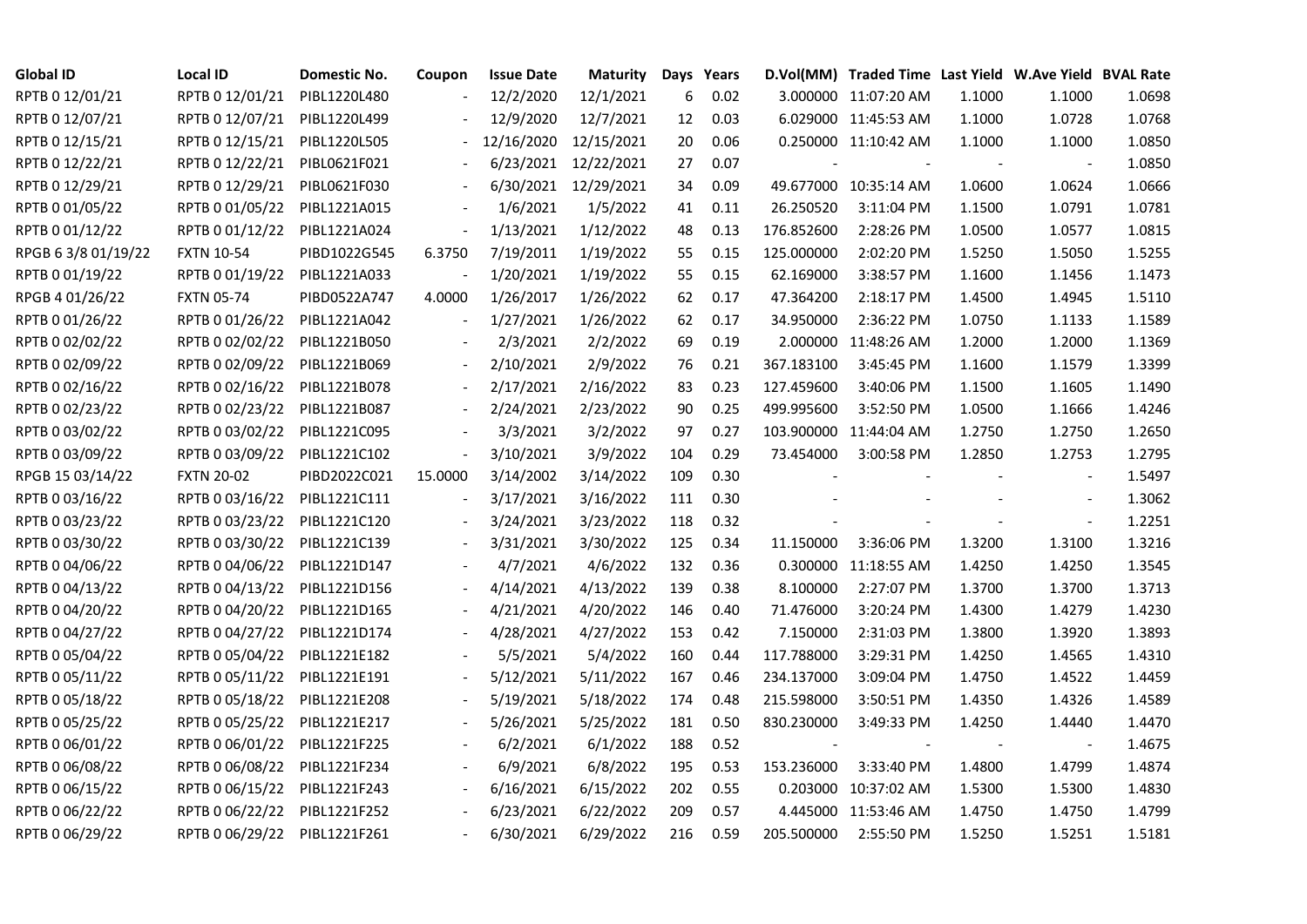| <b>Global ID</b>     | <b>Local ID</b>   | Domestic No. | Coupon                   | <b>Issue Date</b> | Maturity   |     | Days Years |            | D.Vol(MM) Traded Time Last Yield W.Ave Yield BVAL Rate |        |                          |        |
|----------------------|-------------------|--------------|--------------------------|-------------------|------------|-----|------------|------------|--------------------------------------------------------|--------|--------------------------|--------|
| RPGB 4 3/4 07/04/22  | <b>FXTN 03-24</b> | PIBD0322G247 | 4.7500                   | 7/4/2019          | 7/4/2022   | 221 | 0.61       | 36.100000  | 2:00:13 PM                                             | 1.7500 | 1.7500                   | 1.5459 |
| RPTB 0 07/06/22      | RPTB 0 07/06/22   | PIBL1221G279 |                          | 7/7/2021          | 7/6/2022   | 223 | 0.61       |            |                                                        |        |                          | 1.5521 |
| RPTB 0 07/13/22      | RPTB 0 07/13/22   | PIBL1221G288 | $\blacksquare$           | 7/14/2021         | 7/13/2022  | 230 | 0.63       | 4.000000   | 2:14:22 PM                                             | 1.4750 | 1.5000                   | 1.5249 |
| RPTB 0 07/20/22      | RPTB 0 07/20/22   | PIBL1221G297 | $\blacksquare$           | 7/21/2021         | 7/20/2022  | 237 | 0.65       | 914.000000 | 2:29:36 PM                                             | 1.5550 | 1.5613                   | 1.5466 |
| RPTB 0 07/27/22      | RPTB 0 07/27/22   | PIBL1221G304 | $\blacksquare$           | 7/28/2021         | 7/27/2022  | 244 | 0.67       | 20.500000  | 2:35:46 PM                                             | 1.4750 | 1.5394                   | 1.5317 |
| RPGB 4 7/8 08/02/22  | <b>FXTN 10-56</b> | PIBD1022H562 | 4.8750                   | 8/2/2012          | 8/2/2022   | 250 | 0.68       |            |                                                        |        |                          | 1.9336 |
| RPTB 0 08/03/22      | RPTB 0 08/03/22   | PIBL1221H312 | $\blacksquare$           | 8/4/2021          | 8/3/2022   | 251 | 0.69       | 0.481000   | 9:47:58 AM                                             | 1.5500 | 1.5500                   | 1.5050 |
| RPTB 0 08/10/22      | RPTB 0 08/10/22   | PIBL1221H321 | $\overline{\phantom{a}}$ | 8/11/2021         | 8/10/2022  | 258 | 0.71       | 2.000000   | 2:47:58 PM                                             | 1.5650 | 1.5650                   | 1.5531 |
| RPTB 0 08/17/22      | RPTB 0 08/17/22   | PIBL1221H330 |                          | 8/18/2021         | 8/17/2022  | 265 | 0.73       |            |                                                        |        |                          | 1.5571 |
| RPTB 0 08/24/22      | RPTB 0 08/24/22   | PIBL1221H349 | $\overline{\phantom{a}}$ | 8/25/2021         | 8/24/2022  | 272 | 0.75       |            |                                                        |        | $\overline{\phantom{a}}$ | 1.5500 |
| RPTB 0 08/31/22      | RPTB 0 08/31/22   | PIBL1221I357 | $\overline{\phantom{a}}$ | 9/1/2021          | 8/31/2022  | 279 | 0.76       |            |                                                        |        | $\overline{\phantom{a}}$ | 1.5648 |
| RPTB 0 09/07/22      | RPTB 0 09/07/22   | PIBL1221I366 | $\overline{\phantom{a}}$ | 9/8/2021          | 9/7/2022   | 286 | 0.78       |            |                                                        |        | $\overline{\phantom{a}}$ | 1.5817 |
| RPGB 4 3/4 09/13/22  | <b>FXTN 10-57</b> | PIBD1022I570 | 4.7500                   | 9/13/2012         | 9/13/2022  | 292 | 0.80       | 38.000000  | 2:17:08 PM                                             | 1.5500 | 1.8954                   | 2.0323 |
| RPTB 0 09/14/22      | RPTB 0 09/14/22   | PIBL1221I375 | $\overline{\phantom{a}}$ | 9/15/2021         | 9/14/2022  | 293 | 0.80       | 40.993000  | 3:15:30 PM                                             | 1.6000 | 1.6493                   | 1.5912 |
| RPTB 0 09/21/22      | RPTB 0 09/21/22   | PIBL1221I384 |                          | 9/22/2021         | 9/21/2022  | 300 | 0.82       | 103.371000 | 9:27:04 AM                                             | 1.5500 | 1.5500                   | 1.5587 |
| RPTB 0 09/28/22      | RPTB 0 09/28/22   | PIBL1221I393 |                          | 9/29/2021         | 9/28/2022  | 307 | 0.84       | 1.100000   | 2:21:04 PM                                             | 1.5500 | 1.5500                   | 1.6100 |
| RPTB 0 10/05/22      | RPTB 0 10/05/22   | PIBL1221J409 |                          | 10/6/2021         | 10/5/2022  | 314 | 0.86       |            |                                                        |        |                          | 1.5848 |
| RPTB 0 10/12/22      | RPTB 0 10/12/22   | PIBL1221J418 |                          | 10/13/2021        | 10/12/2022 | 321 | 0.88       |            | 9.040000 10:57:28 AM                                   | 1.6000 | 1.5723                   | 1.6080 |
| RPGB 12 3/4 10/17/22 | <b>FXTN 20-03</b> | PIBD2022J033 | 12.7500                  | 10/17/2002        | 10/17/2022 | 326 | 0.89       |            |                                                        |        |                          | 1.9382 |
| RPTB 0 10/19/22      | RPTB 0 10/19/22   | PIBL1221J427 |                          | 10/20/2021        | 10/19/2022 | 328 | 0.90       | 6.000000   | 2:31:29 PM                                             | 1.5950 | 1.5950                   | 1.6190 |
| RPTB 0 10/26/22      | RPTB 0 10/26/22   | PIBL1221J436 |                          | 10/27/2021        | 10/26/2022 | 335 | 0.92       |            |                                                        |        | $\blacksquare$           | 1.7797 |
| RPTB 0 11/02/22      | RPTB 0 11/02/22   | PIBL1221K443 |                          | 11/3/2021         | 11/2/2022  | 342 | 0.94       |            | 0.100000 11:56:38 AM                                   | 1.6060 | 1.6060                   | 1.6613 |
| RPTB 0 11/09/22      | RPTB 0 11/09/22   | PIBL1221K452 |                          | 11/10/2021        | 11/9/2022  | 349 | 0.96       | 10.500000  | 3:15:32 PM                                             | 1.6050 | 1.6050                   | 1.6014 |
| RPTB 0 11/16/22      | RPTB 0 11/16/22   | PIBL1221K461 |                          | 11/17/2021        | 11/16/2022 | 356 | 0.98       | 188.611000 | 3:41:10 PM                                             | 1.6350 | 1.6320                   | 1.6353 |
| RPTB 0 11/23/22      | RPTB 0 11/23/22   | PIBL1221K470 | $\blacksquare$           | 11/24/2021        | 11/23/2022 | 363 | 0.99       | 76.444000  | 3:51:43 PM                                             | 1.6200 | 1.6170                   | 1.7099 |
| RPGB 4 5/8 12/04/22  | RTB 05-11         | PIID0522L114 | 4.6250                   | 12/4/2017         | 12/4/2022  | 374 | 1.02       | 37.050000  | 3:22:57 PM                                             | 2.0850 | 2.1249                   | 2.1177 |
| RPGB 4 12/06/22      | <b>FXTN 10-58</b> | PIBD1022L585 | 4.0000                   | 12/6/2012         | 12/6/2022  | 376 | 1.03       | 20.200000  | 2:26:00 PM                                             | 2.2300 | 2.2300                   | 2.1373 |
| RPGB 4 3/8 02/11/23  | RTB 03-10         | PIID0323B101 | 4.3750                   | 2/11/2020         | 2/11/2023  | 443 | 1.21       | 313.870000 | 3:59:10 PM                                             | 2.3000 | 2.2968                   | 2.2355 |
| RPGB 13 02/20/23     | <b>FXTN 20-04</b> | PIBD2023B048 | 13.0000                  | 2/20/2003         | 2/20/2023  | 452 | 1.24       |            |                                                        |        | $\overline{\phantom{a}}$ | 2.3106 |
| RPGB 5 1/2 03/08/23  | <b>FXTN 05-75</b> | PIBD0523C752 | 5.5000                   | 3/8/2018          | 3/8/2023   | 468 | 1.28       | 85.962000  | 3:44:25 PM                                             | 2.4000 | 2.4000                   | 2.3181 |
| RPGB 3 1/2 04/21/23  | <b>FXTN 07-58</b> | PIBD0723D588 | 3.5000                   | 4/21/2016         | 4/21/2023  | 512 | 1.40       | 260.190000 | 2:58:36 PM                                             | 2.3000 | 2.1751                   | 2.2088 |
| RPGB 11 7/8 05/29/23 | <b>FXTN 20-05</b> | PIBD2023E054 | 11.8750                  | 5/29/2003         | 5/29/2023  | 550 | 1.51       |            |                                                        |        |                          | 2.4715 |
| RPGB 3 1/4 08/15/23  | RTB 10-04         | PIID1023H046 | 3.2500                   | 8/15/2013         | 8/15/2023  | 628 | 1.72       | 99.250000  | 3:36:45 PM                                             | 2.8750 | 2.7860                   | 2.7642 |
| RPGB 2 3/8 09/10/23  | <b>FXTN 03-25</b> | PIBD0323I252 | 2.3750                   | 9/10/2020         | 9/10/2023  | 654 | 1.79       | 415.000000 | 2:00:29 PM                                             | 2.7150 | 2.7042                   | 2.7053 |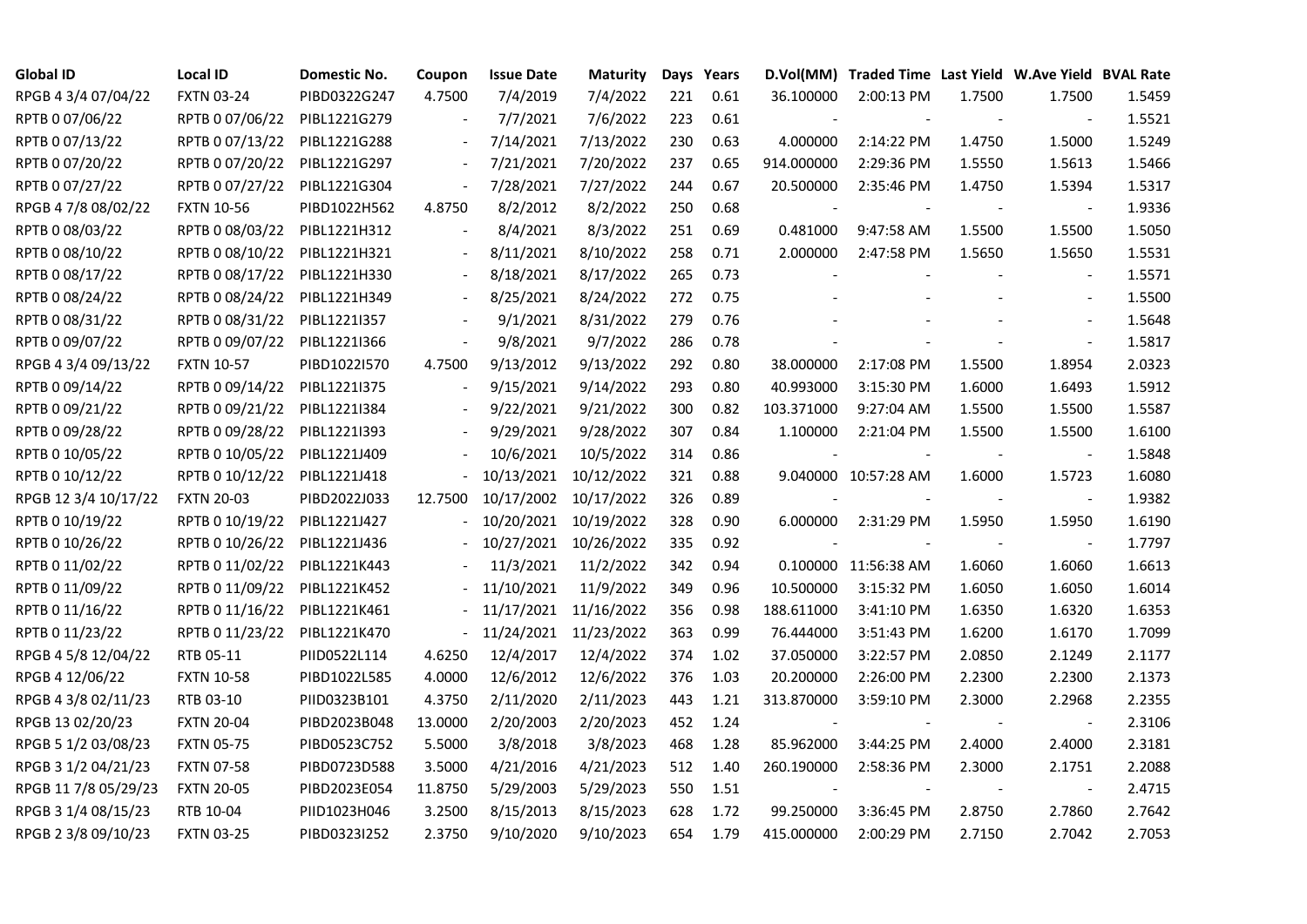| <b>Global ID</b>     | <b>Local ID</b>   | Domestic No. | Coupon  | <b>Issue Date</b> | <b>Maturity</b>  |     | Days Years |                          | D.Vol(MM) Traded Time Last Yield W.Ave Yield BVAL Rate |        |                          |        |
|----------------------|-------------------|--------------|---------|-------------------|------------------|-----|------------|--------------------------|--------------------------------------------------------|--------|--------------------------|--------|
| RPGB 11 3/8 10/23/23 | <b>FXTN 20-06</b> | PIBD2023J068 | 11.3750 | 10/23/2003        | 10/23/2023       | 697 | 1.91       |                          |                                                        |        |                          | 2.7129 |
| RPGB 2 3/8 03/09/24  | RTB 03-11         | PIID0324C115 | 2.3750  | 3/9/2021          | 3/9/2024         | 835 | 2.29       | 1016.286000              | 3:25:54 PM                                             | 2.9400 | 2.8934                   | 2.8948 |
| RPGB 6 1/4 03/12/24  | RTB 05-12         | PIID0524C129 | 6.2500  | 3/12/2019         | 3/12/2024        | 838 | 2.29       | 139.350000               | 3:00:44 PM                                             | 2.9900 | 2.9892                   | 2.8824 |
| RPGB 4 1/2 04/20/24  | <b>FXTN 07-59</b> | PIBD0724D595 | 4.5000  | 4/20/2017         | 4/20/2024        | 877 | 2.40       | 26.360000                | 2:19:44 PM                                             | 3.0500 | 3.0015                   | 2.9741 |
| RPGB 12 3/8 06/03/24 | <b>FXTN 20-07</b> | PIBD2024F075 | 12.3750 | 6/3/2004          | 6/3/2024         | 921 | 2.52       |                          |                                                        |        | $\blacksquare$           | 3.0372 |
| RPGB 12 7/8 08/05/24 | <b>FXTN 20-08</b> | PIBD2024H086 | 12.8750 | 8/5/2004          | 8/5/2024         | 984 | 2.69       |                          |                                                        |        | $\blacksquare$           | 3.1263 |
| RPGB 4 1/8 08/20/24  | <b>FXTN 10-59</b> | PIBD1024H595 | 4.1250  | 8/20/2014         | 8/20/2024        | 999 | 2.74       | 0.132000                 | 2:57:10 PM                                             | 3.4000 | 3.4000                   | 3.2377 |
| RPGB 4 1/4 10/17/24  | <b>FXTN 05-76</b> | PIBD0524J762 | 4.2500  | 10/17/2019        | 10/17/2024 1,057 |     | 2.89       | 1.000000                 | 2:53:05 PM                                             | 3.2000 | 3.2000                   | 3.2029 |
| RPGB 13 3/4 11/11/24 | <b>FXTN 20-09</b> | PIBD2024K091 | 13.7500 | 11/11/2004        | 11/11/2024 1,082 |     | 2.96       |                          |                                                        |        |                          | 3.2648 |
| RPGB 5 3/4 04/12/25  | <b>FXTN 07-61</b> | PIBD0725D618 | 5.7500  | 4/12/2018         | 4/12/2025 1,234  |     | 3.38       |                          |                                                        |        | $\overline{\phantom{a}}$ | 3.9116 |
| RPGB 12 1/8 04/14/25 | <b>FXTN 20-10</b> | PIBD2025D103 | 12.1250 | 4/14/2005         | 4/14/2025 1,236  |     | 3.38       |                          |                                                        |        | $\overline{\phantom{a}}$ | 3.4586 |
| RPGB 2 5/8 08/12/25  | RTB 05-13         | PIID0525H130 | 2.6250  | 8/12/2020         | 8/12/2025 1,356  |     | 3.71       | 160.620000               | 2:47:38 PM                                             | 3.5500 | 3.4225                   | 3.4325 |
| RPGB 3 5/8 09/09/25  | <b>FXTN 10-60</b> | PIBD10251608 | 3.6250  | 9/9/2015          | 9/9/2025 1,384   |     | 3.79       |                          |                                                        |        | $\blacksquare$           | 3.6854 |
| RPGB 12 1/8 10/20/25 | <b>FXTN 20-11</b> | PIBD2025J116 | 12.1250 | 10/20/2005        | 10/20/2025 1,425 |     | 3.90       |                          |                                                        |        | $\blacksquare$           | 3.6936 |
| RPGB 18 1/4 11/29/25 | <b>FXTN 25-01</b> | PIBD2525K015 | 18.2500 | 11/29/2000        | 11/29/2025 1,465 |     | 4.01       |                          |                                                        |        | $\sim$                   | 3.7423 |
| RPGB 10 1/4 01/19/26 | <b>FXTN 20-12</b> | PIBD2026A122 | 10.2500 | 1/19/2006         | 1/19/2026 1,516  |     | 4.15       |                          |                                                        |        | $\overline{a}$           | 3.7926 |
| RPGB 6 1/4 02/14/26  | <b>FXTN 07-62</b> | PIBD0726B627 | 6.2500  | 2/14/2019         | 2/14/2026 1,542  |     | 4.22       | 51.089000                | 3:36:13 PM                                             | 4.0200 | 4.0032                   | 4.1504 |
| RPGB 3 3/8 04/08/26  | <b>FXTN 05-77</b> | PIBD0526D772 | 3.3750  | 4/8/2021          | 4/8/2026 1,595   |     | 4.37       | 2583.093000              | 3:22:32 PM                                             | 4.0100 | 4.0306                   | 4.0551 |
| RPGB 3 1/2 09/20/26  | RTB 10-05         | PIID1026I057 | 3.5000  | 9/20/2016         | 9/20/2026 1,760  |     | 4.82       |                          | 10.020000 11:29:47 AM                                  | 4.2500 | 4.2500                   | 4.0322 |
| RPGB 6 1/4 10/20/26  | RTB 15-01         | PIID1526J019 | 6.2500  | 10/20/2011        | 10/20/2026 1,790 |     | 4.90       | 1.100000                 | 3:49:02 PM                                             | 3.8000 | 3.8000                   | 4.0629 |
| RPGB 8 12/07/26      | <b>FXTN 20-13</b> | PIBD2026L139 | 8.0000  | 12/7/2006         | 12/7/2026 1,838  |     | 5.03       | $\overline{\phantom{a}}$ |                                                        |        | $\overline{\phantom{a}}$ | 4.1091 |
| RPGB 5 3/8 03/01/27  | RTB 15-02         | PIID1527C023 | 5.3750  | 3/1/2012          | 3/1/2027 1,922   |     | 5.26       | 7.500000                 | 3:49:32 PM                                             | 3.9000 | 3.9000                   | 4.1641 |
| RPGB 4 3/4 05/04/27  | <b>FXTN 10-61</b> | PIBD1027E617 | 4.7500  | 5/4/2017          | 5/4/2027 1,986   |     | 5.44       | 265.000000               | 3:18:52 PM                                             | 4.2375 | 4.2174                   | 4.1997 |
| RPGB 8 5/8 09/06/27  | <b>FXTN 20-14</b> | PIBD2027I140 | 8.6250  | 9/6/2007          | 9/6/2027 2,111   |     | 5.78       |                          |                                                        |        | $\sim$                   | 4.2966 |
| RPGB 6 1/4 03/22/28  | <b>FXTN 10-63</b> | PIBD1028C635 | 6.2500  | 3/22/2018         | 3/22/2028 2,309  |     | 6.32       | 0.030000                 | 3:53:52 PM                                             | 4.3000 | 4.3000                   | 4.4435 |
| RPGB 3 5/8 04/22/28  | <b>FXTN 07-64</b> | PIBD0728D649 | 3.6250  | 4/22/2021         | 4/22/2028 2,340  |     | 6.41       | 2244.058647              | 3:42:36 PM                                             | 4.3500 | 4.2943                   | 4.2625 |
| RPGB 3 3/4 08/12/28  | <b>FXTN 07-65</b> | PIBD0728H654 | 3.7500  | 8/12/2021         | 8/12/2028 2,452  |     | 6.71       | 152.000000               | 2:57:03 PM                                             | 4.3000 | 4.3498                   | 4.3470 |
| RPGB 9 1/2 12/04/28  | <b>FXTN 20-15</b> | PIBD2028L151 | 9.5000  | 12/4/2008         | 12/4/2028 2,566  |     | 7.03       |                          |                                                        |        | $\blacksquare$           | 4.3867 |
| RPGB 6 7/8 01/10/29  | <b>FXTN 10-64</b> | PIBD1029A644 | 6.8750  | 1/10/2019         | 1/10/2029 2,603  |     | 7.13       |                          | 50.000000 10:47:39 AM                                  | 4.6250 | 4.6250                   | 4.6243 |
| RPGB 8 3/4 05/27/30  | <b>FXTN 20-16</b> | PIBD2030E166 | 8.7500  | 5/27/2010         | 5/27/2030 3,105  |     | 8.50       |                          |                                                        |        |                          | 4.7876 |
| RPGB 2 7/8 07/09/30  | <b>FXTN 10-65</b> | PIBD1030G655 | 2.8750  | 7/9/2020          | 7/9/2030 3,148   |     | 8.62       |                          |                                                        |        | $\blacksquare$           | 4.9378 |
| RPGB 12 1/2 07/28/30 | <b>FXTN 25-02</b> | PIBD2530G029 | 12.5000 | 7/28/2005         | 7/28/2030 3,167  |     | 8.67       |                          |                                                        |        | $\overline{\phantom{a}}$ | 4.8137 |
| RPGB 11 1/4 01/26/31 | <b>FXTN 25-03</b> | PIBD2531A032 | 11.2500 | 1/26/2006         | 1/26/2031 3,349  |     | 9.17       |                          |                                                        |        | $\sim$                   | 4.8840 |
| RPGB 8 07/19/31      | <b>FXTN 20-17</b> | PIBD2031G171 | 8.0000  | 7/19/2011         | 7/19/2031 3,523  |     | 9.65       | 130.000000               | 3:47:01 PM                                             | 4.6500 | 4.8269                   | 4.8494 |